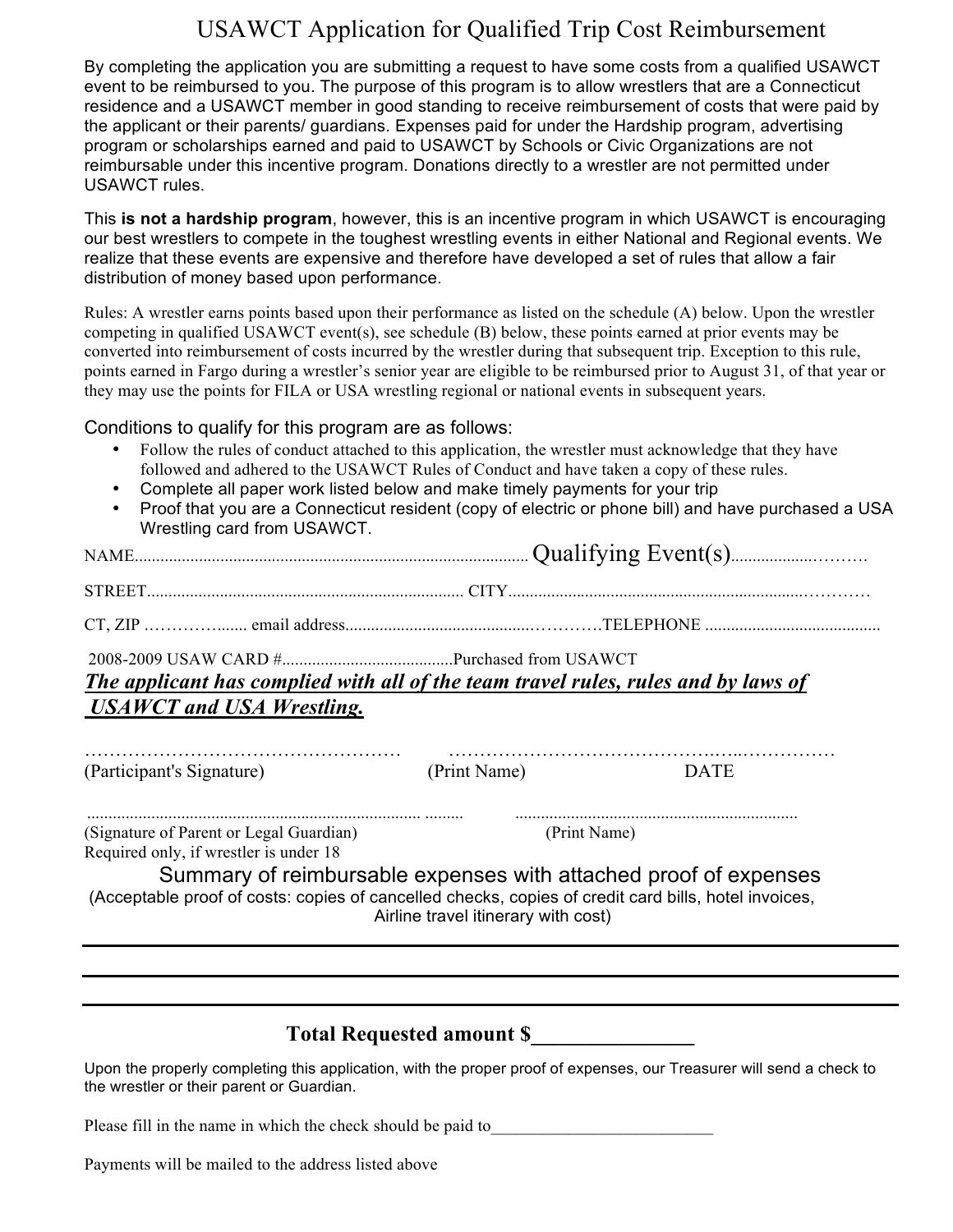### *Events that Qualify for cost reimbursement Schedule (A)*

Listed below are all of the events that have been approved by USAWCT's Board of **Directors as qualifying events for our performance reimbursement program:**

| For the year June 1, 2008 to May 31, 2009 Qualifying events<br>All USA Wrestling National & Regional Tournaments<br><b>USGWA</b><br>NHSCA (High School Division only)                                                          |                                 |
|--------------------------------------------------------------------------------------------------------------------------------------------------------------------------------------------------------------------------------|---------------------------------|
| Champions only earn points for their championship, no additional points earned<br>for All American Placement points for the same event<br>Accomplishment                                                                       | Convertible<br>points earned    |
| National Champion High School divisions including FILA events                                                                                                                                                                  | 500                             |
| High School All American NHSCA, USGWA or USA Wrestling                                                                                                                                                                         | 300                             |
| National Champion Elementary or Middle School USA Wrestling<br>USGWA events only                                                                                                                                               | 300                             |
| Elementary or Middle School All American USA Wrestling<br>USGWA events only                                                                                                                                                    | 150                             |
| Regional Tournaments (Junior, Cadets & Kids Divisions)<br><b>High School</b><br>Champion<br>Medal earner top 6 or 8 if place more than six<br><b>Elementary or Middle School</b><br>Champion<br>Medal earner top 6             | 250<br>100<br>100<br>50         |
| New England Champion HS<br><b>Connecticut State Open Champion HS</b><br><b>Connecticut State Class Champion HS</b><br>Place 2nd, 3rd or 4th in CT State Opens<br>Place 2nd, 3rd or 4th in New England Championships            | 300<br>200<br>100<br>150<br>100 |
| New England Champion Novice/ Middle School divisions<br>CT Novice/ Middle School State Champion<br>Place 2nd, 3rd or 4th in CT Novice/ Middle School State Championships<br>Place 2nd, 3rd or 4th in New England Championships | 150<br>100<br>50<br>50          |
| Kids State Champion Midgets, Bantam & Mighty Mite<br>CT State Championship Qualifier Novice/ Middle School Champion<br>Kids State Championships places 2nd and 3rd                                                             | 50<br>25                        |
| in Midgets, Bantam & Mighty Mite                                                                                                                                                                                               | 25                              |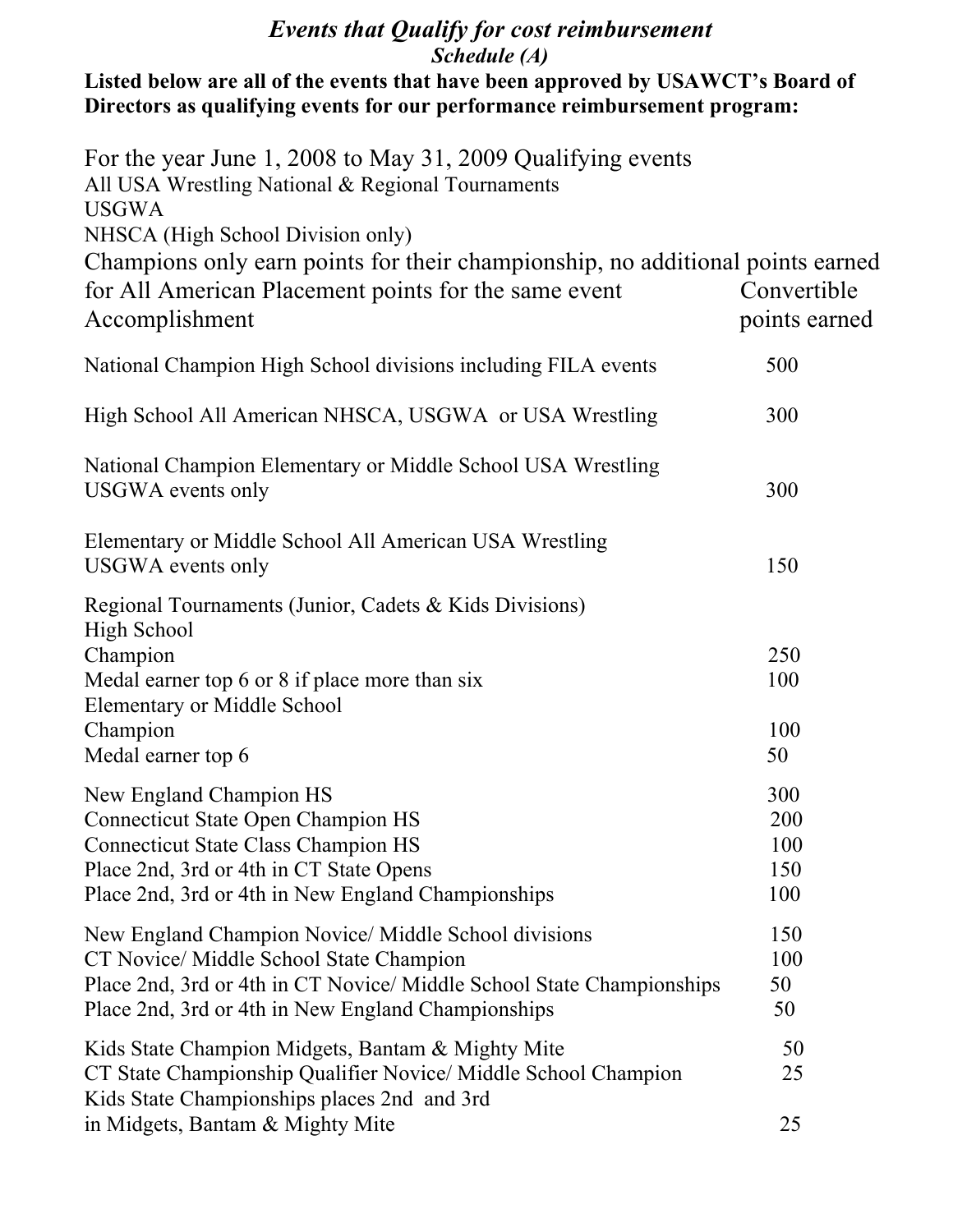# USAWCT event(s) that qualify for cost/expense reimbursement Schedule (B)

## State events do not qualify for cost/expense reimbursement

USA Wrestling Folkstyle National Championships

NHSCA for high school divisions only

USGWA all age groups

USA Wrestling Brute Scholastic Duals

USA Cadet, Junior, University National Championships or World Team Trials

FILA Championships or World Team Trials, Freestyle and or Greco Roman (all age groups)

Cadet National Dual Championships FS/GR, as part of a Connecticut team

Junior National Dual Championships FS/GR, as part of a Connecticut team

Kids National Championships Freestyle and or Greco Roman

Cadet & Junior Freestyle and or Greco Roman National Championships (Fargo)

Training camp available to ALL Americans in Colorado Springs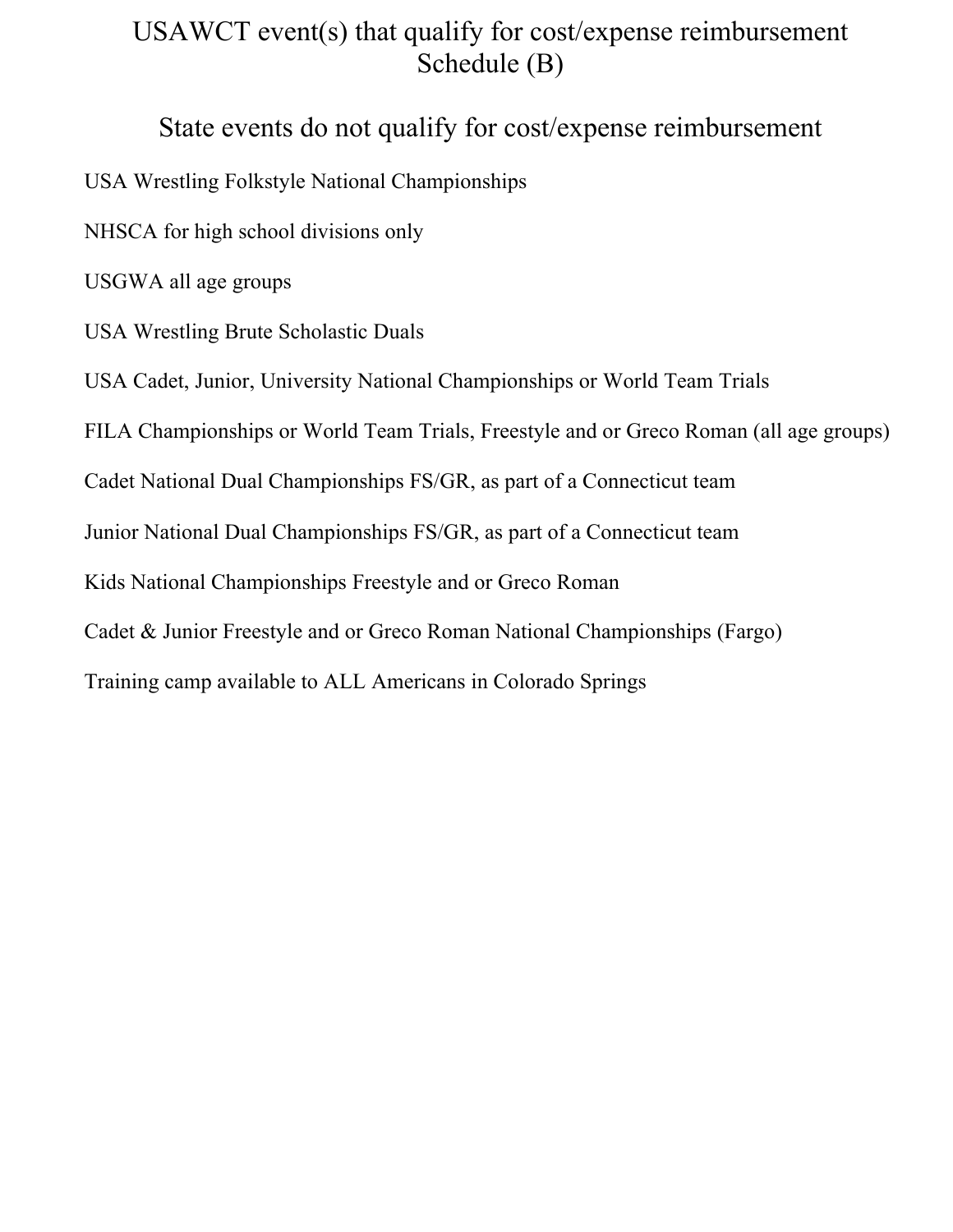#### **USAWCT EXPECTATIONS AND REGULATIONS National or Regional Events**

#### **I. Behavior USAWCT CODE OF CONDUCT**

The rules of conduct shall apply to all competitive members, affiliated members, officials, coaches, charted clubs and individuals associated with the USAWCT. That all individuals and/or organizations affiliated with USAWCT in any manner shall conduct themselves in the most honorable, courteous and sportsmanlike fashion.

Rules of Conduct:

A. Neither the bylaws, Constitution of the USAWCT, the Charter of USA Wrestling, or any segment thereof shall be violated.

B. No person or organization shall perform or allow willful, flagrant or repeated destruction of personal or private property.

C. No person, organization shall use or permit the use of abusive or threatening language or conduct toward any tournament official, USAWCT officer, USAW official or USAW officer.

D. No person or organization shall conduct themselves in an unsportsmanlike fashion or allow unsportsmanlike conduct to exist.

E. No person or organization shall conduct an act of theft, or allow an act of theft to be perpetrated.

F. No alcohol, drugs or smoking will be allowed by any competitive member in or on the premises of any and all facilities where USAWCT or USAW sanctioned events are in progress. Drugs approved or prescribed by a proper medical personnel for use by a competitive member shall be exempted provided it meets the USAW rules and guidelines for prescribed drugs and medication for competition.

G. No person or organization shall falsify or permit the falsification of any document relative to the USAWCT, USAW, or the activities of either.

H. No person or organization shall participate in or permit the act of cheating, fighting or the act of physical, mental or verbal abuse.

I. No person or organization shall conduct any act, or permit any act to be conducted, not specifically stated herein or in the Rules of the USAW, that may endanger any person or property tangible or intangible.

Any violation or infraction of these Rules of conduct are subject to disciplinary action as set forth by the International Rule Book and Guide to Wrestling and those specified by these by-laws.

Rules for Traveling Teams:

All competitive members, coaches, managers, trainers or Adult leaders, who participate in any sanctioned trip sponsored by USAWCT shall be required to supply a document, initially prepared by the USAWCT and signed by the participant, a parent or legal guardian if under the legal age of consent, defining the rules of conduct and the behavior required of each competitive member, coach, manager, trainer or adult leader, prior to departure on the trip.

#### **Rule for Hotel stay:**

A. All participants shall be able to sleep, to expect others to refrain from shouting in the hallways, lounges, and public area and from slamming doors, and to tactfully confront inappropriate behavior of fellow participants without negative reactions.

B. All participants are restricted to their assigned *Hotel ROOMS* as determined by the head coach of the team.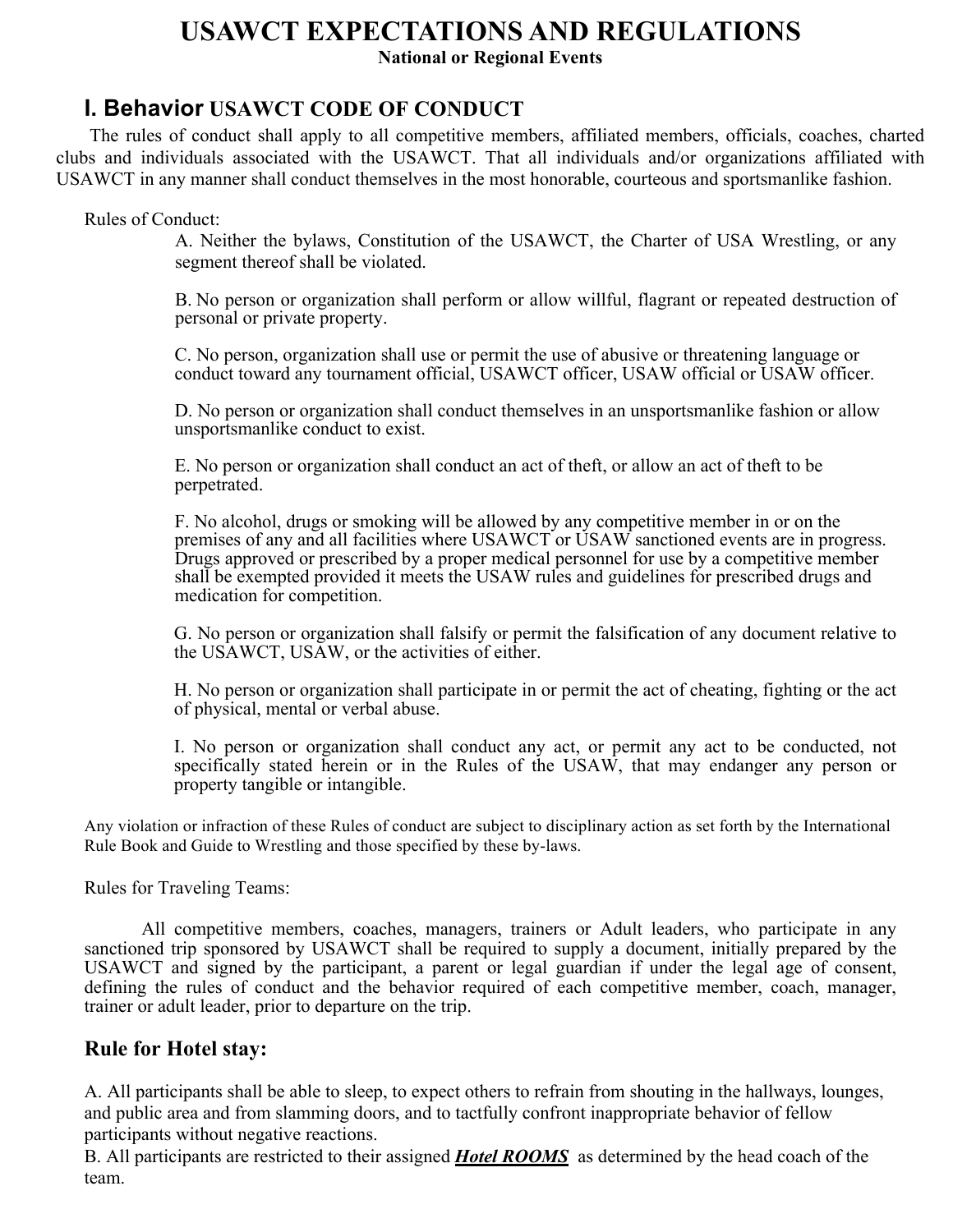C. Visitation by members of the opposite sex is not permitted in the *Hotel ROOMS .* Parents wishing to visit their children and possibly take their child anywhere, must first consult the coach or team leader.

D. Radios, CD or cassette players, stereos, etc. should be played at a volume that does not disturb others and that cannot be heard outside the room.

E. There shall not be any Sports and horse play; such as football, wrestling, water fights, bouncing balls, flying discs, running in the hallways or rooms; are not permitted. **All items violating this policy will be confiscated and returned when participants check out.**

F. *Appropriate clothing* is required when wrestlers are outside of their *Hotel ROOMS* . Common areas of every hall are routinely checked by both male and female staff members.

G. Respect of all Event, Hotel and USA Wrestling staff is expected and no harassment will be tolerated.

## **II. Restrictions**

A. Firearms, fireworks, weapons, etc. are not permitted anywhere on this trip and will be confiscated when found. Involved parties will be immediately removed from the Rooms and sent Home at the parents expense.

B. Tampering with fire equipment and fire alarms is prohibited.

C. Use or possession of alcoholic beverages, narcotic / addictive drugs, and other controlled substances is strictly prohibited in the hotel rooms, in Event venue. Involved parties will be immediately removed from the rooms and sent Home at the parents expense.

D. Gambling ; which involves any exchange of money as a result of playing cards, betting, throwing dice, and etc.; is not permitted during the travel for this trip or in any rooms.

*E.* Smoking is not allowed in any area *of the rooms or anywhere near the team or by any team member on the team.*

F. No pizza or other deliveries will be accepted after 11:00 pm. Participants should relate this information when ordering food for delivery.

**G. Team members are not to go off on their own with out notifying their coach i.e. Head coach, State Chairman or Team Leader.**

#### **III. Facilities / Damages**

A. Vandalism : the purposeful destruction of rooms / *Dining Center* / Event venue property : is not acceptable behavior. The cost incurred by such behavior and other damages accidentally incurred will be the responsibility of the offending participant(s). All attempts will be made to identify the participant(s) involved and report the name(s) to the Team Leader. In the event of damages to common areas, prorated charges will be assessed to members of the room occupying the room.

B. Furniture in individual rooms and lounges shall not be rearranged or removed from their assigned locations. **All furnishings remain in the rooms.**

## **IV. Team Leader Responsibilities**

A. Coaches are primarily responsible for the discipline of wrestlers within their team and for the overall discipline of all wrestlers so as to promote the tournament in a positive manner.

B. Medical emergencies or other immediate problems involving participants will be addressed by coaching staff.

## **VI. Safety**

A. Participants are advised to lock their room / suite doors whenever they are sleeping, out of the building, in the bathroom, down the hall, or even next door. Personal safety is important, and theft can take only a few seconds. USAWCT does not have insurance which covers the personal property of participants.